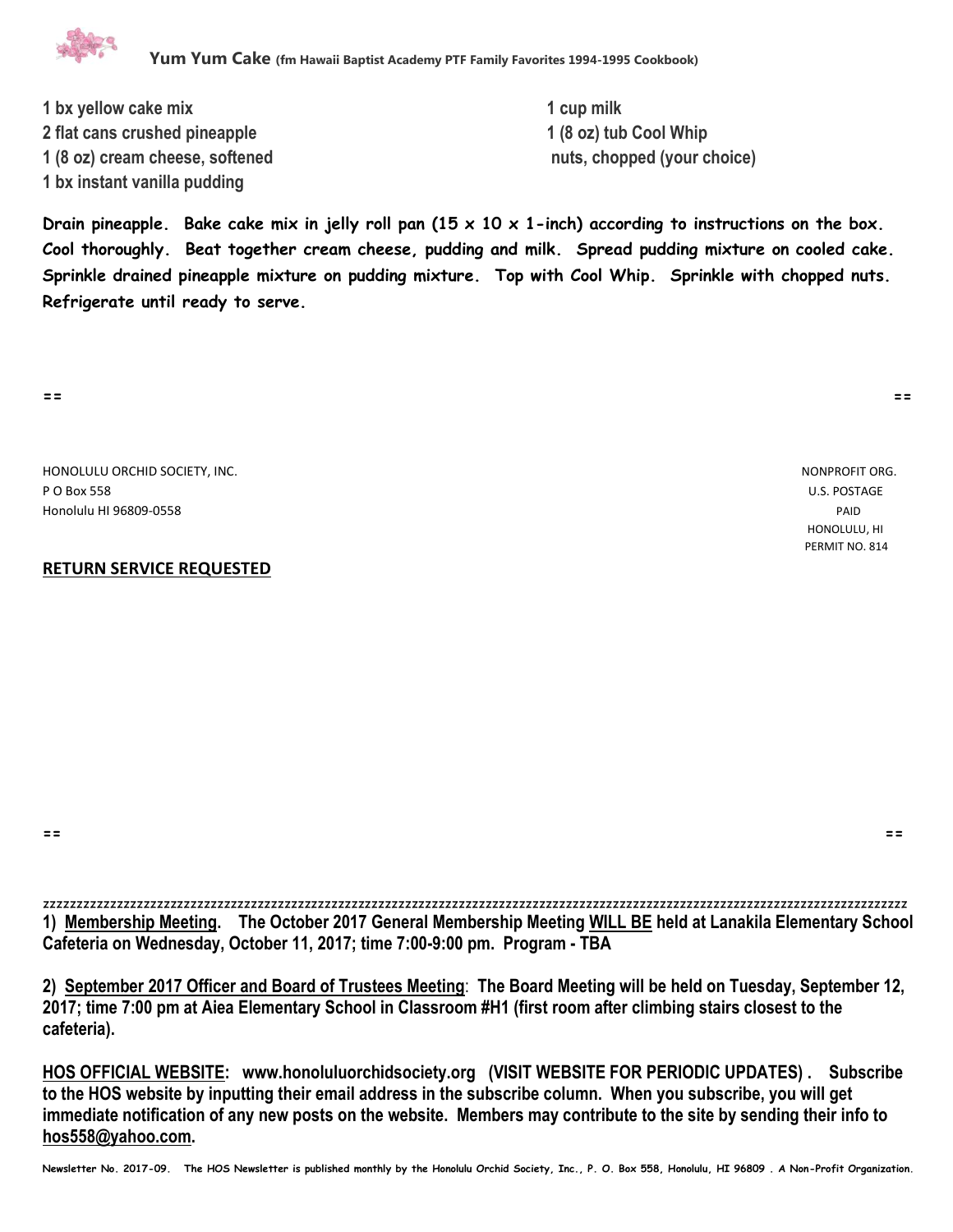## **HONOLULU ORCHID SOCIETY MONTHLY NEWSLETTER No. 2017-09**

 **HOS GENERAL MEETING** 

 Date: **Wednesday, September 13, 2017** Time/Place: **7:00 pm to 9:00 pm - Lanakila Elementary School Cafeteria** Program: **"The Long Lasting and Frequently Blooming Orchid Species"** Speaker: **Tanya Lam**

**A-L-O-H-A M-E-M-B-E-R-S**

**Members are strongly encouraged to attend the general membership meeting on Wednesday, September 13, 2017. The Society has arranged to have Tanya Lam of San Jose, California, to speak that evening. Tanya has given many orchid talks to societies in the San Francisco Bay area and many cities where she conducts her Human Resources System consulting businesses. She has traveled to many parts of the world and has seen orchids growing in their habitats in Australia, Bahamas, China, Puerto Rico, Singapore, Thailand and Vietnam. At the September 13 Honolulu Orchid Society (HOS) meeting Tanya will speak on "The Long Lasting and Frequently Blooming Orchid Species".**

**Let's make the September 13 meeting the largest attended HOS meeting of the year. Besides our special agenda and speaker, there will be special refreshments and door prizes. by Mel Waki**

**The presentation will be held in the Lanakila Elementary School Cafeteria. The meeting will begin promptly at 7:00 PM. Guests are more than welcome to attend. There is ample free parking in front of the cafeteria.**

**MAHALO NUI LOA** Mahalo Dr. Ingelia White for a great presentation of "Agripharmatech Program discovery: antifungal and nutritional values of *Vanda* Miss Joaquim".

Mahalo to the following members and Refreshment Committee who brought in a great assortment of goodies to share with those in attendance at our August meeting -**Calvin & Sherry Abe** - Hostess Twinkies; **Andrew Abe** - Taro Donuts; **Jennie Rosario** - Sesame Seaweed Salad; **Jan Takamiya** - Shutome Dip w/Cucumbers & Chips; **Jackie Lai** - Banana Bread**; Dorothy Nakama** - Potato Salad; **Charlotte Yamamoto** -Lemon/Cranberry Scones; **Ruth Chun** - Roast Pork & Okinawan Sweet Potato; **Williette Wong** - Snapeas; **Walter Wong** - Boiled Peanuts; **Bob & JoAnn Higuchi** - Chips & Dip; **Kate Leonard & In Sandison** - BBQ Chicken w/Buns; **Nathan Chang & Gayle Goto** - Cookies; **Beaudine Ma** - Energy Bars**; Inez Brunson** - Chantilly Haupia Cake; **Kathy Sakuda** - Cake Noodle Beef Broccoli; **Ann Gershweinder** - Banana Bread; **Doris Leong** - Frito Corn Salad ; and **Refreshment Committee** - Red Grapes, Peach Punch and Tropical Fruit Berry Punch and water. Your donations are truly appreciated! And as a reminder to all who bring refreshments in -- please inform our Refreshment/Hospitality Committee of what you bring to share when you drop off your item at the refreshment table. Much appreciated!

**ELECTION RESULTS OF THE 2018 HOS Officers and Board of Trustees. Elections of the 2018 Officers and Board of Trustees, which was to be held in July, were held at the August 2017 General Membership Meeting at Lanakila Elementary School Cafeteria, 717 North Kuakini Street, Honolulu, HI. The new board recommended by the Nominations Committee and announced was voted and accepted into office as shown below:**

**Officers** 

**3rd Vice President:** Katherine Leonard

**President:** Bradley Lau **Treasurer:** Melvin Waki **Network 1st Vice President: Bob Moffitt Recording Secretary: Linda Inouye 2** Correspondence Secretary: Carol De Witters Correspondence Secretary: Carol De Witters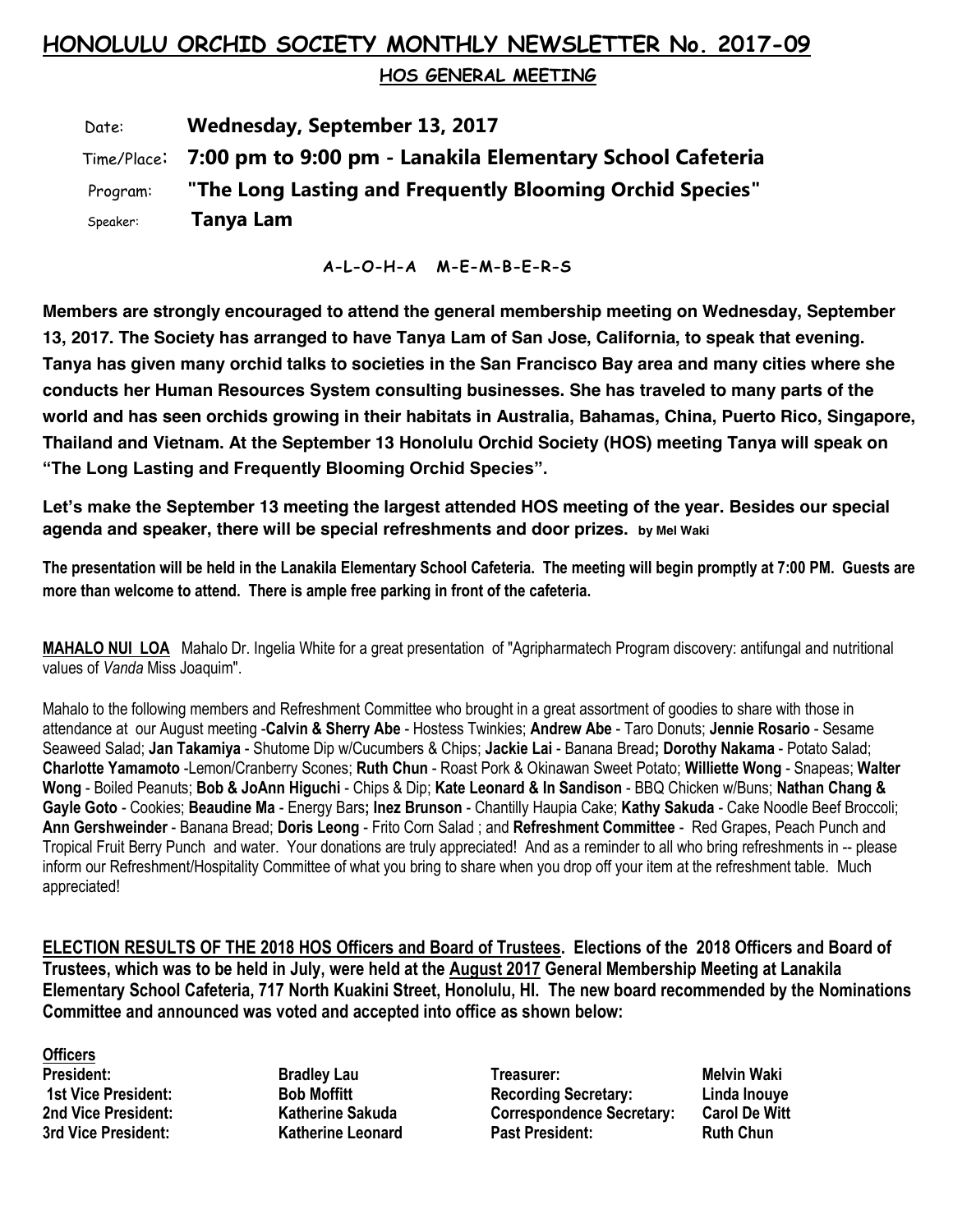**Board of Trustees 2018\* 2019\* 2020 Marisa Maemori Benjamin Kodama, Jr. Adam Almeida Dorothy Nakama** Ian Sandison **Ian Sandison** International School and The Second View International School and The Second View International School and The Second View International School and The Second View International **Jennie Rosario Crimings Community Community Crimings Dr. Ingelia White Crimings Crimings Robert Higuchi Charlotte Yamamoto Williette Wong Jackie Lai**

**\* Board of Trustees listed already voted in to serve for the respective year in the prior year elections.**

**The Officers and Board of Trustees will be sworn into office at the 2018 Annual Business & General Membership Meeting and Installation Banquet (first meeting of 2018). We look forward to the membership attending, The location, date and reservation information will be provided in the near future.**

## **[Proposed Change to HOS](http://www.honoluluorchidsociety.org/2017/08/14/proposed-change-to-hos-by-laws/) By-Laws b[y Mel Waki](http://www.honoluluorchidsociety.org/?author=3)**

**The Honolulu Orchid Society Board of Trustees is recommending a change to the Society By-Laws to reduce the number of the members required for a quorum from fifty (50) to thirty (30). The Board believes this amendment is important because the Society by-laws state that the bylaws can only be amended at a meeting of the Society in which a quorum is present and recent experiences suggest that it may be difficult to get fifty members present at a meeting. The proposed change to the By-Laws will be put to a vote before the membership at the Society's September 13, 2017 meeting. At least fifty members of the Society must be present at the meeting before the proposed change can be put to a vote.**

**The Notice of Proposed Change to the Bylaws of the Honolulu Orchid Society Incorporated can be found by going to our website honoluluorchidsociety.org and viewing [Notice of Proposed Change.](http://www.honoluluorchidsociety.org/wp-content/uploads/2017/08/Notice-of-proposed-Change.pdf)**

**WELCOME 2017 NEW MEMBERS!** We welcome our newest 2017 HOS member **Noelle Sutherland** of Wahiawa HI Thank you for joining!

## **August 2017 Culture Awards:**

**First Place: Den. Hibiki 'Pink Elephants'; Owner: Tyler Tajima Second Place: (Vandachostylis) Van. Colmarie; Owner: Ken and Aileen Ching Third Place: (Prosthecia) Psh. radiata; Owner: Adam Almeida Congratulations to all!**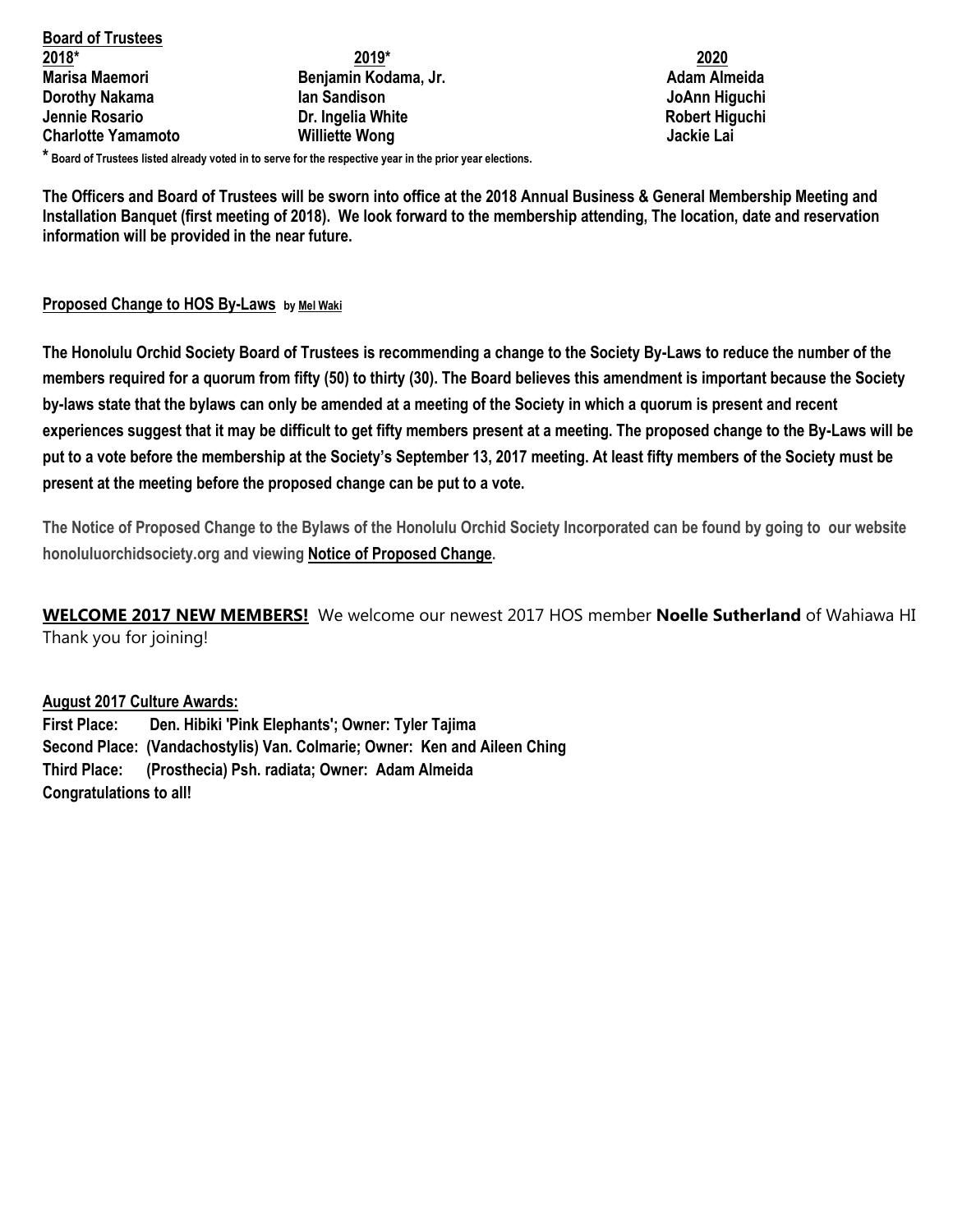

 Honolulu Orchid Society SHOW "World of Orchids"**.** Presented in OCTOBER 2017! THAT'S NEXT MONTH ALREADY!!! Members, we need your full support --- to set up our display we need your blooming orchid plants, greeneries to fill-in open spaces of the display, props, physical labor and time and creativity. We also need help out @ the show, set up and break down our display and cleanup & restore the cafeteria back to it's original being for the following show:

IT'S THE LAST SHOW of 2017---"WORLD OF ORCHIDS"---the Honolulu Orchid Society is celebrating its 78<sup>th</sup> Annual Orchid Show and Plant Sale @ Washington Middle School Cafeteria, 1633 South King Street, Honolulu, HI on Friday through Sunday, October 13- 15, 2017. Williette Wong and Adam Almeida are chairing HOS' show and floor display set-up.

Help us get the word out!!! Show tickets and posters are still available for you to pick up and distribute to your family, friends and the general public, especially flower shops and other businesses. Admission to the show is FREE! We need all the help we can get from members in promoting our show. Keep in mind this is your show!!! See Williette Wong at September's membership meeting for tickets and posters.

Show dates are Friday, October 13, 2017, Saturday, October 14, 2017 from 9:00 am to 4:00 pm and Sunday, October 15, 2016 from 9:00 am to 3:00 pm (plant sales closes at 2 pm). Ample parking is available with easy access from South King Street, just before the school's basketball court area that is next to Zippy's. Orchid Culture Lectures are as follows:

Orchid Culture Lectures:

| Friday, October 13, 2017 -  | 11:00 am - Phalaenopsis Orchid Culture                            |
|-----------------------------|-------------------------------------------------------------------|
|                             | 1:00 pm - Honohono Orchid Culture                                 |
|                             | Saturday, October 14, 2017 - 11:00 am - Dendrobium Orchid Culture |
|                             | 1:00 pm - Basic Orchid Culture                                    |
|                             | Sunday, October 15, 2017 - 11:00 am - Cattleya Orchid Culture     |
| Schedule subject to change. |                                                                   |

ATTENTION! -- HOS Mini Country Store TABLE DONATION REQUESTS: We are soliciting donations for our HOS Mini Country Store Tables . You can help us stock our mini country store with Plants (Tillandsia, Herbs, Anything...), Planters, Glassware, Baked Goods (assorted cookies, breads, brownies, etc. ), Snacks, Jams/Jellies, Fruits, Arts and Crafts, Usable "White Elephant" Goods, Vases, Recycled Pots, Orchid Books, Other Related Orchid Items, and any other "treasures" you want to donate.

Please bring donated items to the HOS Table and sign in the Log Book YOUR NAME, COMPLETE MAILING ADDRESS, PHONE NUMBER, AND THE ITEM/ITEMS YOU BROUGHT. DO NOT JUST DROP OFF AND LEAVE. Please pre-price your goods; in